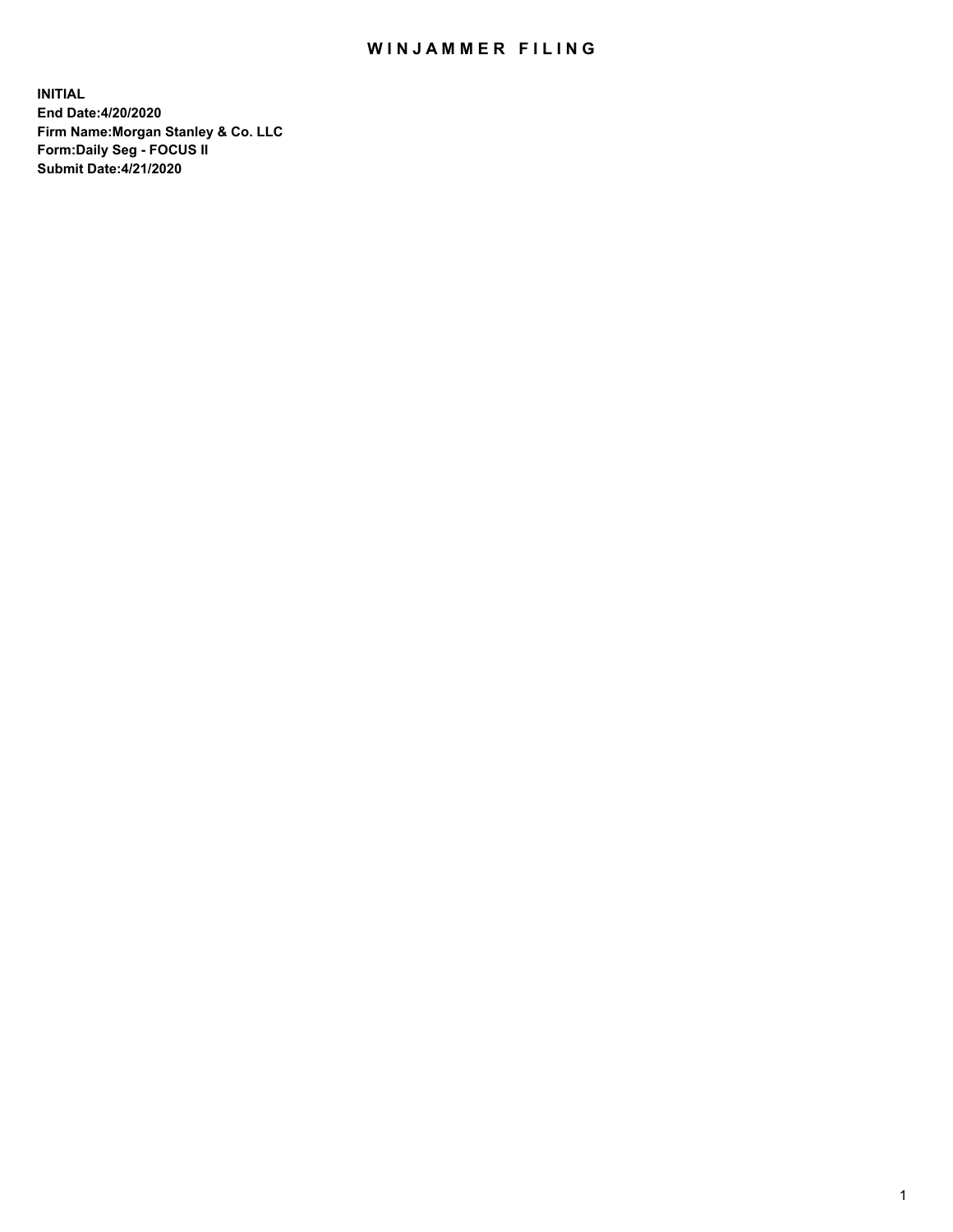**INITIAL End Date:4/20/2020 Firm Name:Morgan Stanley & Co. LLC Form:Daily Seg - FOCUS II Submit Date:4/21/2020 Daily Segregation - Cover Page**

| Name of Company                                                                                                                                                                                                                                                                                                                | Morgan Stanley & Co. LLC                                |
|--------------------------------------------------------------------------------------------------------------------------------------------------------------------------------------------------------------------------------------------------------------------------------------------------------------------------------|---------------------------------------------------------|
| <b>Contact Name</b>                                                                                                                                                                                                                                                                                                            | <b>Ikram Shah</b>                                       |
| <b>Contact Phone Number</b>                                                                                                                                                                                                                                                                                                    | 212-276-0963                                            |
| <b>Contact Email Address</b>                                                                                                                                                                                                                                                                                                   | Ikram.shah@morganstanley.com                            |
| FCM's Customer Segregated Funds Residual Interest Target (choose one):<br>a. Minimum dollar amount: ; or<br>b. Minimum percentage of customer segregated funds required:% ; or<br>c. Dollar amount range between: and; or<br>d. Percentage range of customer segregated funds required between:% and%.                         | 235,000,000<br><u>0</u><br><u>00</u><br><u>00</u>       |
| FCM's Customer Secured Amount Funds Residual Interest Target (choose one):<br>a. Minimum dollar amount: ; or<br>b. Minimum percentage of customer secured funds required:%; or<br>c. Dollar amount range between: and; or<br>d. Percentage range of customer secured funds required between:% and%.                            | 140,000,000<br><u>0</u><br><u>0 0</u><br>0 <sub>0</sub> |
| FCM's Cleared Swaps Customer Collateral Residual Interest Target (choose one):<br>a. Minimum dollar amount: ; or<br>b. Minimum percentage of cleared swaps customer collateral required:% ; or<br>c. Dollar amount range between: and; or<br>d. Percentage range of cleared swaps customer collateral required between:% and%. | 92,000,000<br><u>0</u><br><u>00</u><br>00               |

Attach supporting documents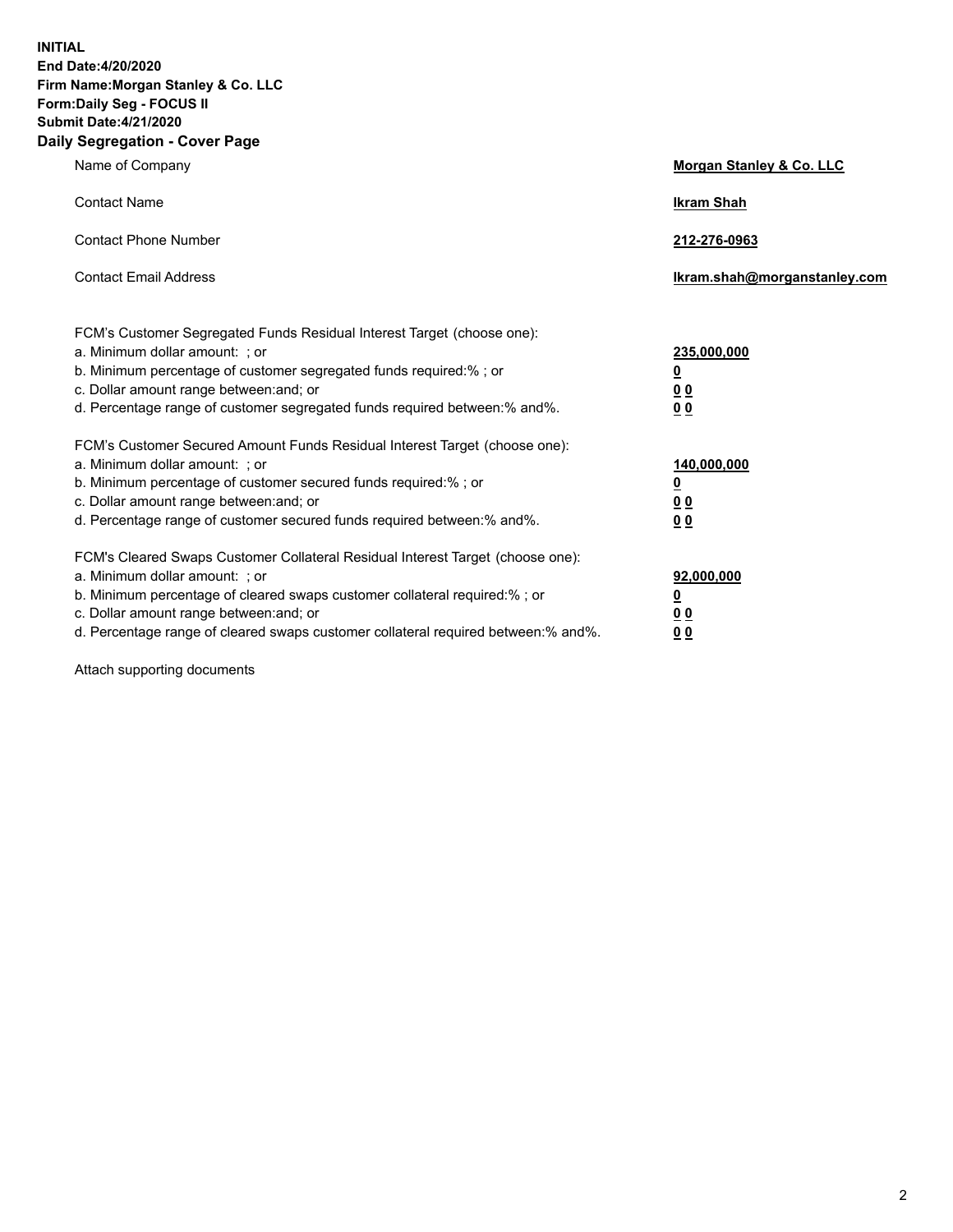## **INITIAL End Date:4/20/2020 Firm Name:Morgan Stanley & Co. LLC Form:Daily Seg - FOCUS II Submit Date:4/21/2020 Daily Segregation - Secured Amounts** Foreign Futures and Foreign Options Secured Amounts Amount required to be set aside pursuant to law, rule or regulation of a foreign government or a rule of a self-regulatory organization authorized thereunder **0** [7305] 1. Net ledger balance - Foreign Futures and Foreign Option Trading - All Customers A. Cash **4,403,690,354** [7315] B. Securities (at market) **2,877,964,054** [7317] 2. Net unrealized profit (loss) in open futures contracts traded on a foreign board of trade **-246,507,547** [7325] 3. Exchange traded options a. Market value of open option contracts purchased on a foreign board of trade **14,043,808** [7335] b. Market value of open contracts granted (sold) on a foreign board of trade **-20,400,554** [7337] 4. Net equity (deficit) (add lines 1. 2. and 3.) **7,028,790,115** [7345] 5. Account liquidating to a deficit and account with a debit balances - gross amount **133,237,531** [7351] Less: amount offset by customer owned securities **-130,519,977** [7352] **2,717,554** [7354] 6. Amount required to be set aside as the secured amount - Net Liquidating Equity Method (add lines 4 and 5) **7,031,507,669** [7355] 7. Greater of amount required to be set aside pursuant to foreign jurisdiction (above) or line 6. **7,031,507,669** [7360] FUNDS DEPOSITED IN SEPARATE REGULATION 30.7 ACCOUNTS 1. Cash in banks A. Banks located in the United States **294,959,604** [7500] B. Other banks qualified under Regulation 30.7 **190,767,347** [7520] **485,726,951** [7530] 2. Securities A. In safekeeping with banks located in the United States **1,168,365,862** [7540] B. In safekeeping with other banks qualified under Regulation 30.7 **0** [7560] **1,168,365,862** [7570] 3. Equities with registered futures commission merchants A. Cash **11,472,343** [7580] B. Securities **0** [7590] C. Unrealized gain (loss) on open futures contracts **1,770,853** [7600] D. Value of long option contracts **0** [7610] E. Value of short option contracts **0** [7615] **13,243,196** [7620] 4. Amounts held by clearing organizations of foreign boards of trade A. Cash **0** [7640] B. Securities **0** [7650] C. Amount due to (from) clearing organization - daily variation **0** [7660] D. Value of long option contracts **0** [7670] E. Value of short option contracts **0** [7675] **0** [7680] 5. Amounts held by members of foreign boards of trade A. Cash **4,199,270,996** [7700] B. Securities **1,709,598,192** [7710] C. Unrealized gain (loss) on open futures contracts **-248,278,401** [7720] D. Value of long option contracts **14,043,808** [7730] E. Value of short option contracts **-20,400,554** [7735] **5,654,234,041** [7740] 6. Amounts with other depositories designated by a foreign board of trade **0** [7760] 7. Segregated funds on hand **0** [7765] 8. Total funds in separate section 30.7 accounts **7,321,570,050** [7770] 9. Excess (deficiency) Set Aside for Secured Amount (subtract line 7 Secured Statement Page 1 from Line 8) **290,062,381** [7380]

- 10. Management Target Amount for Excess funds in separate section 30.7 accounts **140,000,000** [7780]
- 11. Excess (deficiency) funds in separate 30.7 accounts over (under) Management Target **150,062,381** [7785]

3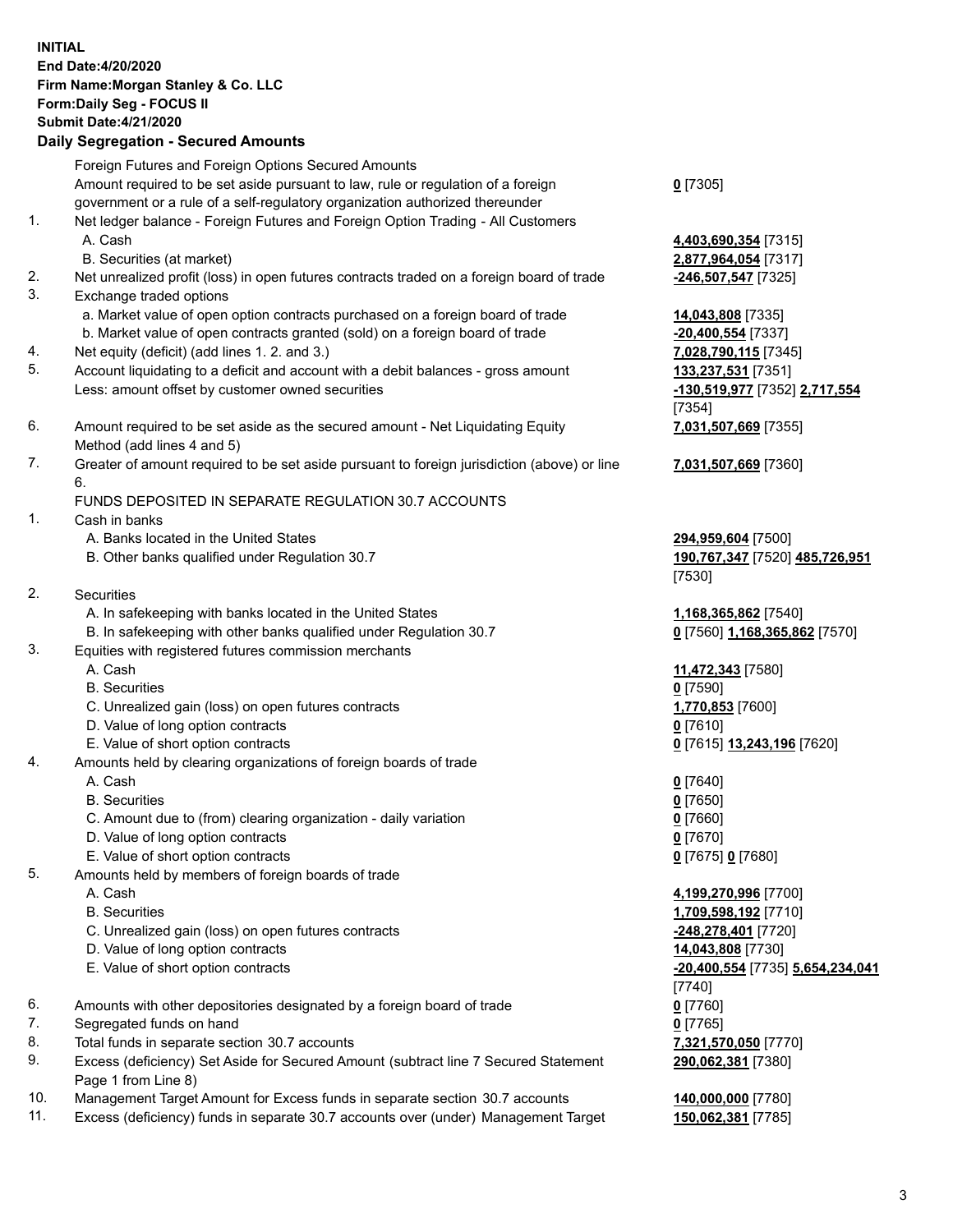**INITIAL End Date:4/20/2020 Firm Name:Morgan Stanley & Co. LLC Form:Daily Seg - FOCUS II Submit Date:4/21/2020 Daily Segregation - Segregation Statement** SEGREGATION REQUIREMENTS(Section 4d(2) of the CEAct) 1. Net ledger balance A. Cash **10,510,178,709** [7010] B. Securities (at market) **8,497,755,557** [7020] 2. Net unrealized profit (loss) in open futures contracts traded on a contract market **7,581,891,807** [7030] 3. Exchange traded options A. Add market value of open option contracts purchased on a contract market **725,884,165** [7032] B. Deduct market value of open option contracts granted (sold) on a contract market **-599,189,557** [7033] 4. Net equity (deficit) (add lines 1, 2 and 3) **26,716,520,681** [7040] 5. Accounts liquidating to a deficit and accounts with debit balances - gross amount **509,012,131** [7045] Less: amount offset by customer securities **-503,301,366** [7047] **5,710,765** [7050] 6. Amount required to be segregated (add lines 4 and 5) **26,722,231,446** [7060] FUNDS IN SEGREGATED ACCOUNTS 7. Deposited in segregated funds bank accounts A. Cash **5,040,450,207** [7070] B. Securities representing investments of customers' funds (at market) **0** [7080] C. Securities held for particular customers or option customers in lieu of cash (at market) **1,308,458,909** [7090] 8. Margins on deposit with derivatives clearing organizations of contract markets A. Cash **14,045,261,387** [7100] B. Securities representing investments of customers' funds (at market) **0** [7110] C. Securities held for particular customers or option customers in lieu of cash (at market) **7,189,296,648** [7120] 9. Net settlement from (to) derivatives clearing organizations of contract markets **-309,358,617** [7130] 10. Exchange traded options A. Value of open long option contracts **725,884,165** [7132] B. Value of open short option contracts **and the set of our original contracts -599,189,557** [7133] 11. Net equities with other FCMs A. Net liquidating equity **12,368,536** [7140] B. Securities representing investments of customers' funds (at market) **0** [7160] C. Securities held for particular customers or option customers in lieu of cash (at market) **0** [7170] 12. Segregated funds on hand **0** [7150] 13. Total amount in segregation (add lines 7 through 12) **27,413,171,678** [7180] 14. Excess (deficiency) funds in segregation (subtract line 6 from line 13) **690,940,232** [7190] 15. Management Target Amount for Excess funds in segregation **235,000,000** [7194]

16. Excess (deficiency) funds in segregation over (under) Management Target Amount Excess

**455,940,232** [7198]